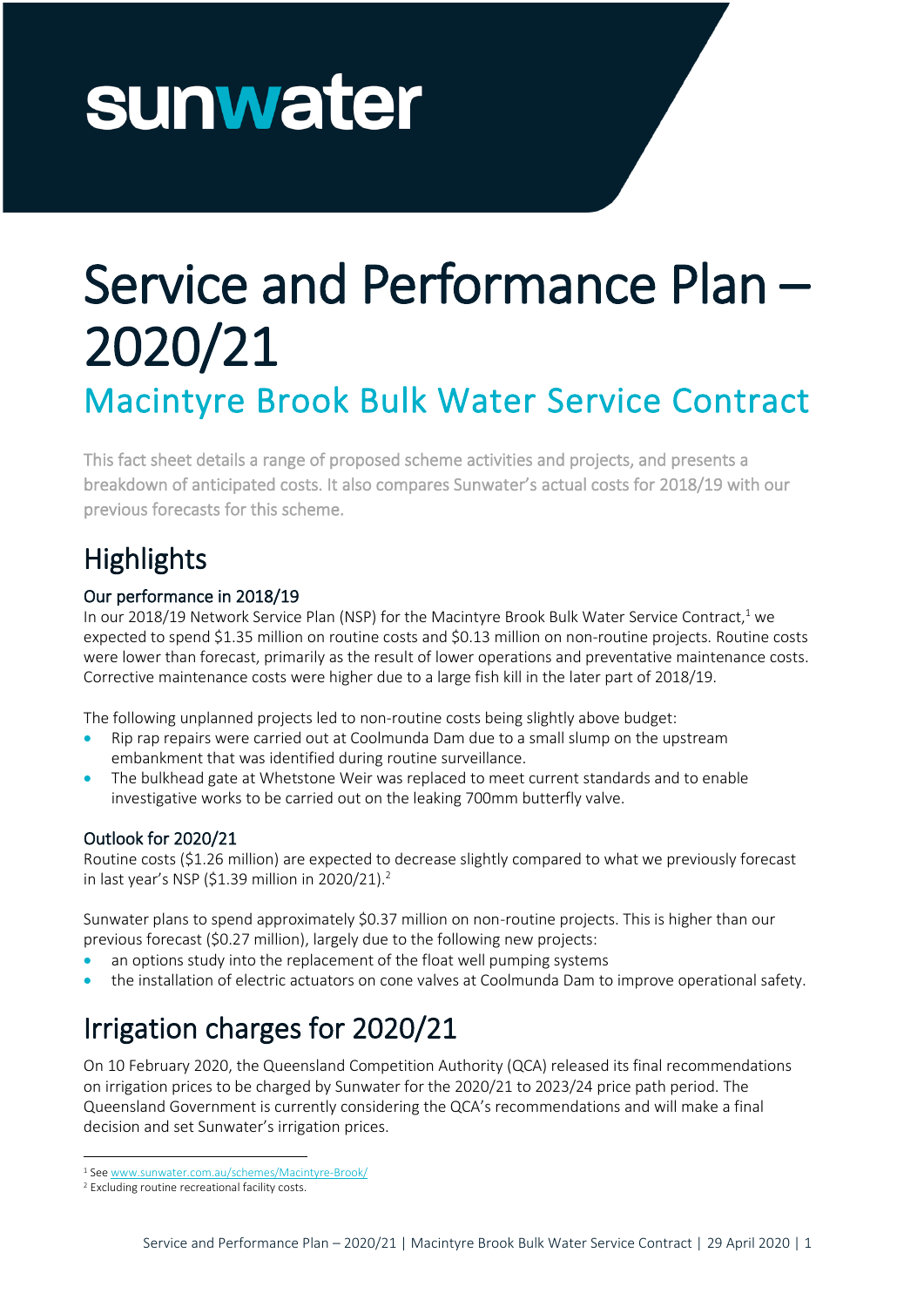Until this decision is made, Sunwater is unable to publish 2020/21 irrigation prices or compare our forecast costs against targets recommended by the QCA. Customers can access the QCA's recommended costs at: [www.qca.org.au/project/rural-water/irrigation-price-investigations/](https://www.qca.org.au/project/rural-water/irrigation-price-investigations/)

Sunwater will publish irrigation prices for the Macintyre Brook Bulk Water Service Contract on our website as soon as practicable after the decision: [www.sunwater.com.au/customer/fees-and-charges/](https://www.sunwater.com.au/customer/fees-and-charges/)

#### Service targets

Sunwater and customers have agreed Water Supply Arrangements and Service Targets for the Macintyre Brook Bulk Water Service Contract. [Table 1](#page-1-0) below sets out our recent performance against selected service targets for this scheme.

<span id="page-1-0"></span>

|  | Table 1 Service targets and performance |  |  |
|--|-----------------------------------------|--|--|
|--|-----------------------------------------|--|--|

|                                               |                                                      |                   | Number of exceptions |          |              |  |  |
|-----------------------------------------------|------------------------------------------------------|-------------------|----------------------|----------|--------------|--|--|
| Service target                                |                                                      | Target            | 2016/17              | 2017/18  | 2018/19      |  |  |
| Planned shutdowns -<br>notification           | For shutdowns planned to exceed 2 weeks              | 8 weeks           | $\Omega$             |          | O            |  |  |
|                                               | For shutdowns planned to exceed 3 days               | 2 weeks           | $\Omega$             |          | $\Omega$     |  |  |
|                                               | For shutdowns planned to be less than<br>3 days      | 5 days            | 0                    |          | $\Omega$     |  |  |
| Unplanned shutdowns-<br>duration <sup>1</sup> | Unplanned shutdowns during Peak<br>Demand Period     | 48 hours          | $\Omega$             |          | O            |  |  |
|                                               | Unplanned shutdowns outside Peak<br>Demand Period    | 5 working<br>days |                      |          |              |  |  |
| Maximum number of<br>interruptions            | Planned or unplanned interruptions per<br>water year | 6                 | 0                    | $\Omega$ | <sup>0</sup> |  |  |

1. This is the number of times that the unplanned shutdown has exceeded the shortest of the peak/off peak periods.

### Water usage

The amount of water used in a scheme within a given year impacts operations and expenditure. [Table](#page-1-1) 2 contains the scheme's water use for 2018/19, together with water use in recent years and the 17-year average for the 2002/03 to 2018/19 period.

<span id="page-1-1"></span>

| Table 2 | Water usage |
|---------|-------------|
|         |             |

| Year                       | Usage (ML) |
|----------------------------|------------|
| 2014/15                    | 11,158     |
| 2015/16                    | 9290       |
| 2016/17                    | 9319       |
| 2017/18                    | 18,337     |
| 2018/19                    | 12,931     |
| 17-year historical average | 15,471     |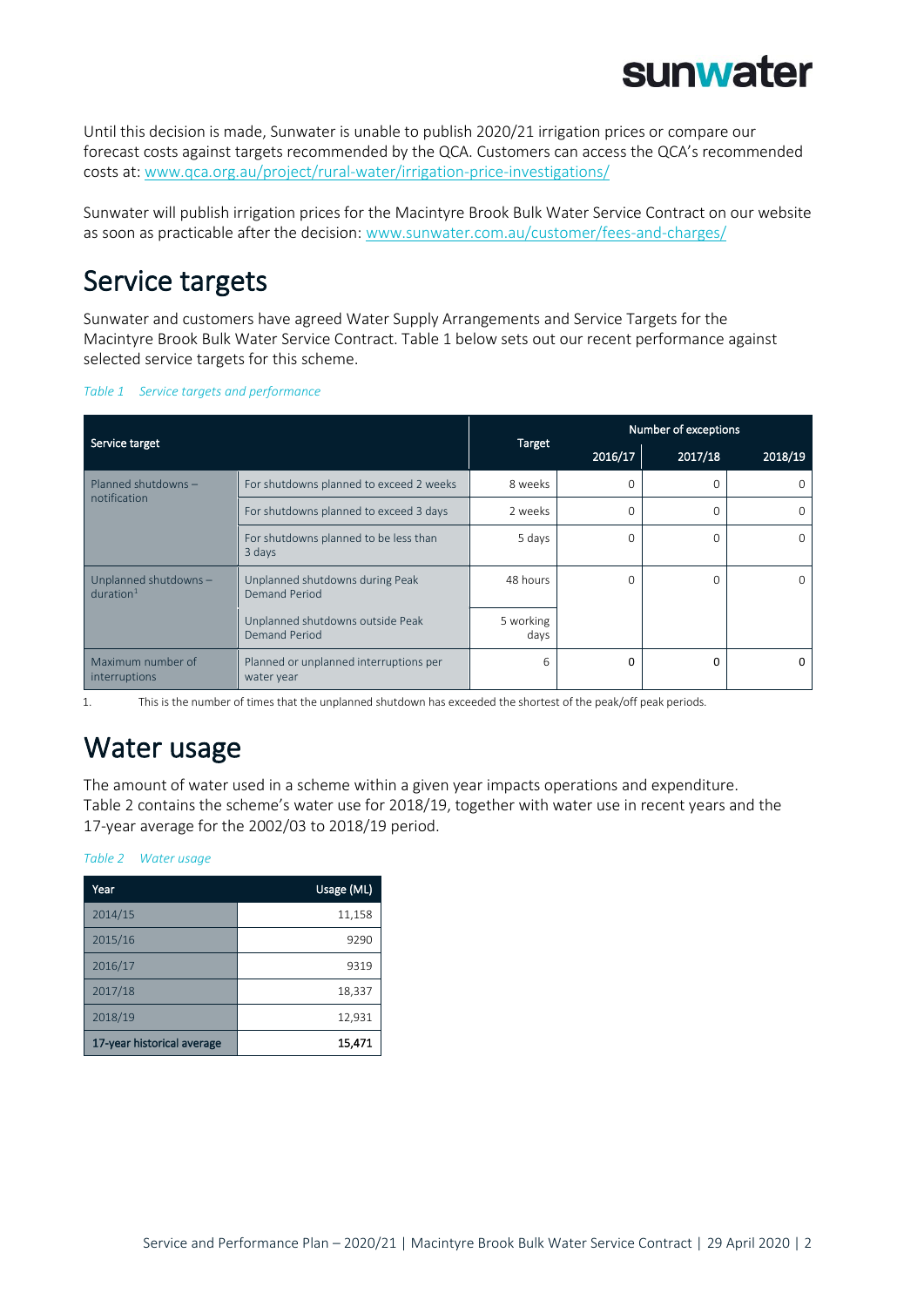

#### Routine expenditure

Routine (or annual) expenditure includes funds for operations activities, preventative maintenance and corrective maintenance.

#### *Table 3 Routine expenditure1,2*

|                                                              | 2016/17                      | 2017/18                                                                                                                        |                                |                              |                    | 2018/19                                                                                | 2019/20                        | 2020/21                        | 2021/22                        | 2022/23                        | 2023/24                        | 2024/25                        |
|--------------------------------------------------------------|------------------------------|--------------------------------------------------------------------------------------------------------------------------------|--------------------------------|------------------------------|--------------------|----------------------------------------------------------------------------------------|--------------------------------|--------------------------------|--------------------------------|--------------------------------|--------------------------------|--------------------------------|
| <b>Macintyre Brook Bulk</b><br><b>Water Service Contract</b> | Sunwater<br>Actual<br>\$'000 | Sunwater<br>Actual<br>\$'000                                                                                                   | Sunwater<br>Forecast<br>\$'000 | Sunwater<br>Actual<br>\$'000 | Variance<br>\$'000 | Commentary                                                                             | Sunwater<br>Forecast<br>\$'000 | Sunwater<br>Forecast<br>\$'000 | Sunwater<br>Forecast<br>\$'000 | Sunwater<br>Forecast<br>\$'000 | Sunwater<br>Forecast<br>\$'000 | Sunwater<br>Forecast<br>\$'000 |
| <b>Operations</b>                                            | 591.4                        | 589.3                                                                                                                          | 949.0                          | 783.4                        | (165.6)            |                                                                                        | 930.3                          | 970.3                          | 1004.3                         | 1033.8                         | 1064.4                         | 1110.0                         |
| Labour                                                       | 123.3                        | 116.6                                                                                                                          | 156.9                          | 156.2                        | (0.7)              |                                                                                        | 165.0                          | 157.2                          | 162.0                          | 166.8                          | 171.0                          | 175.3                          |
| Contractors                                                  | 9.7                          | 7.4                                                                                                                            | 10.0                           | 9.5                          | (0.5)              |                                                                                        | 15.0                           | 15.0                           | 15.4                           | 15.8                           | 16.2                           | 16.6                           |
| Materials                                                    | 0.9                          | 3.9                                                                                                                            | 8.0                            | 2.5                          | (5.5)              |                                                                                        | 6.0                            | 6.0                            | 6.2                            | 6.3                            | 6.5                            | 6.6                            |
| Electricity                                                  | 5.0                          | 6.6                                                                                                                            | 4.0                            | 4.7                          | 0.7                | Operations costs were lower than budgeted                                              | 3.6                            | 3.6                            | 3.6                            | 3.9                            | 3.9                            | 4.4                            |
| Insurance                                                    | 168.0                        | 156.9                                                                                                                          | 166.6                          | 168.4                        | 1.8                | due to decreasing water storage levels and                                             | 192.7                          | 231.2                          | 237.0                          | 242.9                          | 249.0                          | 255.2                          |
| Other                                                        | 17.7                         | 22.6                                                                                                                           | 39.0                           | 54.1                         | 15.1               | less water being delivered to customers.                                               | 50.9                           | 51.6                           | 51.9                           | 53.8                           | 56.0                           | 56.3                           |
| Local area support costs                                     | 106.1                        | 90.9                                                                                                                           | 200.9                          | 128.7                        | (72.2)             |                                                                                        | 137.1                          | 141.4                          | 151.4                          | 155.6                          | 159.4                          | 171.2                          |
| Corporate support costs                                      | 44.3                         | 55.0                                                                                                                           | 102.0                          | 131.3                        | 29.3               |                                                                                        | 118.3                          | 117.9                          | 121.5                          | 125.1                          | 128.2                          | 131.4                          |
| Indirect costs                                               | 116.3                        | 129.4                                                                                                                          | 261.6                          | 128.0                        | (133.6)            |                                                                                        | 241.8                          | 246.2                          | 255.4                          | 263.6                          | 274.2                          | 292.9                          |
| Preventative maintenance                                     | 257.1                        | 311.8                                                                                                                          | 374.8                          | 280.1                        | (94.7)             |                                                                                        | 384.3                          | 256.3                          | 265.7                          | 271.2                          | 279.8                          | 296.9                          |
| Labour                                                       | 87.4                         | 102.2                                                                                                                          | 102.5                          | 91.9                         | (10.5)             |                                                                                        | 105.0                          | 73.4                           | 75.6                           | 77.9                           | 79.8                           | 81.8                           |
| Contractors                                                  | 10.5                         | 6.2                                                                                                                            | 7.0                            | 7.3                          | 0.3                |                                                                                        | 10.0                           | 9.0                            | 9.2                            | 9.5                            | 9.7                            | 9.9                            |
| Materials                                                    | 2.3                          | 2.8                                                                                                                            | 3.0                            | 2.0                          | (1.0)              | Local area support costs and indirect costs                                            | 5.0                            | 5.0                            | 5.1                            | 5.3                            | 5.4                            | 5.5                            |
| Other                                                        | 5.9                          | 3.1                                                                                                                            | 4.0                            | 3.1                          | (0.9)              | were significantly less than budgeted                                                  | 3.0                            | 2.0                            | 2.1                            | 2.1                            | 2.2                            | 2.2                            |
| Local area support costs                                     | 74.5                         | 79.7                                                                                                                           | 131.1                          | 70.6                         | (60.6)             |                                                                                        | 89.2                           | 66.2                           | 70.7                           | 72.6                           | 74.4                           | 80.2                           |
| Corporate support costs                                      | 25.2                         | 40.4                                                                                                                           | 66.6                           | 63.9                         | (2.7)              |                                                                                        | 75.3                           | 55.0                           | 56.7                           | 58.4                           | 59.9                           | 61.3                           |
| Indirect costs                                               | 51.5                         | 77.4                                                                                                                           | 60.6                           | 41.3                         | (19.3)             |                                                                                        | 96.8                           | 45.7                           | 46.3                           | 45.5                           | 48.5                           | 55.9                           |
| Corrective maintenance                                       | 38.5                         | 41.9                                                                                                                           | 25.0                           | 74.8                         | 49.8               |                                                                                        | 44.4                           | 55.2                           | 57.0                           | 58.3                           | 60.0                           | 62.9                           |
| Labour                                                       | 4.5                          | 2.0                                                                                                                            |                                | 19.1                         | 19.1               | Corrective maintenance costs were greater                                              | 7.0                            | 10.4                           | 10.7                           | 11.0                           | 11.3                           | 11.6                           |
| Contractors                                                  | 19.5                         | 34.0                                                                                                                           | 18.0                           | 22.1                         | 4.1                | than forecast due to a large fish kill late in                                         | 15.0                           | 16.0                           | 16.4                           | 16.8                           | 17.2                           | 17.7                           |
| Materials                                                    | 1.4                          | 0.3                                                                                                                            | 7.0                            | 0.1                          | (6.9)              | 2018/19 which occurred due to low water<br>levels and low water quality arising from a | 5.0                            | 5.0                            | 5.1                            | 5.3                            | 5.4                            | 5.5                            |
| Other                                                        | 3.9                          |                                                                                                                                |                                | 1.9                          | 1.9                | cold weather snap. Sunwater staff attended                                             |                                |                                |                                |                                |                                |                                |
| Local area support costs                                     | 3.9                          | 1.6                                                                                                                            |                                | 6.4                          | 6.4                | the site and assisted with the initial clean up.                                       | 6.0                            | 9.5                            | 10.1                           | 10.4                           | 10.7                           | 11.5                           |
| Corporate support costs                                      | 2.5                          | 2.5                                                                                                                            |                                | 12.4                         | 12.4               | Local labour hire staff were also onsite for                                           | 5.0                            | 7.8                            | 8.0                            | 8.3                            | 8.5                            | 8.7                            |
| Indirect costs                                               | 2.7                          | 1.5                                                                                                                            |                                | 12.8                         | 12.8               | more than 10 days to clean up the site.                                                | 6.5                            | 6.5                            | 6.6                            | 6.5                            | 6.9                            | 7.9                            |
| <b>Routine total</b>                                         | 887.0                        | 943.0                                                                                                                          | 1348.8                         | 1138.3                       | (210.5)            |                                                                                        | 1359.1                         | 1281.7                         | 1327.0                         | 1363.2                         | 1404.2                         | 1469.7                         |
| Recreational facility costs <sup>3</sup>                     |                              |                                                                                                                                |                                |                              |                    |                                                                                        |                                | 21.9                           | 22.4                           | 23.0                           | 23.5                           | 24.1                           |
| Routine total (excl.<br>recreational facility costs)         |                              | Recreational facility costs are included in the above line items, as irrigation customers previously contributed towards them. |                                |                              |                    |                                                                                        |                                |                                | 1304.6                         | 1340.3                         | 1380.7                         | 1445.6                         |

1. All financial figures are nominal. Figures may not sum due to rounding.<br>2. Sunwater's 2020/21 to 2024/25 budget figures are draft as at the time

2. Sunwater's 2020/21 to 2024/25 budget figures are draft as at the time of publication. These figures will not be locked down until late in the financial year prior.<br>3. Prom 1 July 2020, irrigation customers will no longe

From 1 July 2020, irrigation customers will no longer contribute towards the costs of operating and maintaining recreational facilities. Forecast costs have been separately identified for transparency.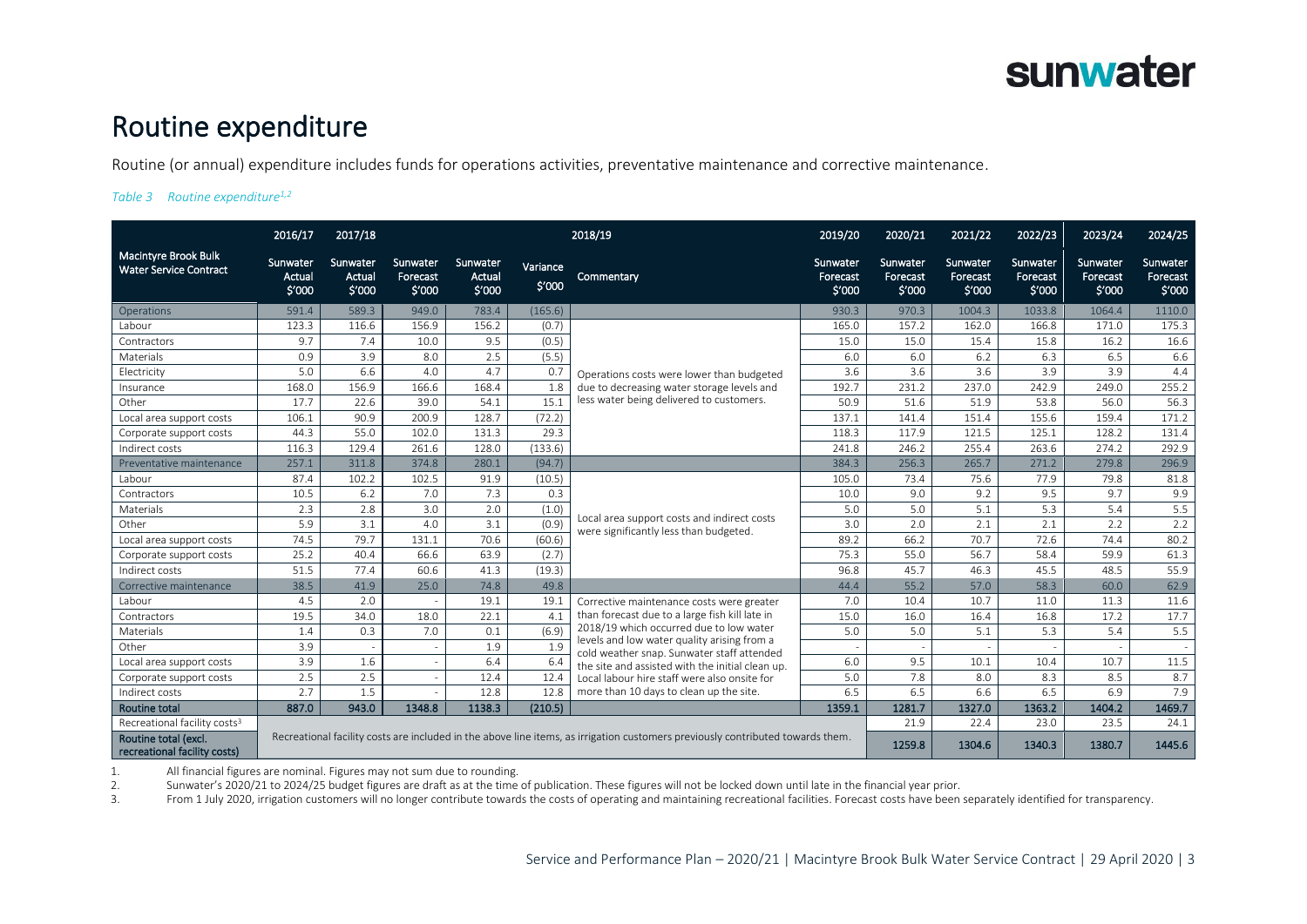

#### Annuity balance and non-routine expenditure

Annuities are managed by Sunwater on behalf of each Service Contract. They allow for customer charges to reflect a constant amount necessary to recoup the costs of refurbishment/rehabilitation of assets over a pre-determined period of time. The forecast annuity balances, and the impacts of budgeted non-routine spend, are shown in [Table 4.](#page-3-0)

A comparison of forecast and actual non-routine projects for 2018/19 is provided in Appendix 1, with details of the major non-routine projects planned for the 2020/21 to 2024/25 period set out in Appendix 2.

| Macintyre Brook Bulk Water Service Contract | 2017/18<br>Actual<br>\$′000 | 2018/19<br>Actual<br>\$'000 | 2019/20<br>Forecast<br>\$'000 | 2020/21<br>Forecast<br>\$'000 | 2021/22<br>Forecast<br>\$'000 | 2022/23<br>Forecast<br>\$'000 | 2023/24<br>Forecast<br>\$′000 | 2024/25<br>Forecast<br>\$′000 |
|---------------------------------------------|-----------------------------|-----------------------------|-------------------------------|-------------------------------|-------------------------------|-------------------------------|-------------------------------|-------------------------------|
| <b>Annuity</b>                              |                             |                             |                               |                               |                               |                               |                               |                               |
| Opening balance <sup>2</sup>                | (2845.3)                    | (2960.2)                    | (3041.1)                      | (3288.4)                      | (3195.9)                      | (2857.5)                      | (2380.2)                      | (1862.1)                      |
| Non-routine spend <sup>3</sup>              | (177.2)                     | (141.6)                     | (309.0)                       | (374.8)                       | (142.4)                       | (67.3)                        | (54.3)                        | (320.3)                       |
| Insurance proceeds receipts (if applicable) |                             |                             |                               |                               |                               |                               |                               |                               |
| Prior year                                  | $\overline{\phantom{a}}$    | $\overline{a}$              |                               |                               |                               |                               |                               |                               |
| Current year                                | $\overline{\phantom{a}}$    | $\overline{\phantom{a}}$    |                               |                               | ٠                             |                               |                               | $\sim$                        |
| Annuity contribution <sup>4</sup>           | 275.5                       | 282.4                       | 289.4                         | 611.2                         | 620.5                         | 669.5                         | 676.4                         | 692.6                         |
| Interest/financing costs                    | (213.1)                     | (221.7)                     | (227.8)                       | (143.8)                       | (139.7)                       | (124.9)                       | (104.1)                       | (81.4)                        |
| Sunwater - Closing Balance                  | (2960.2)                    | (3041.1)                    | (3288.4)                      | (3195.9)                      | (2857.5)                      | (2380.2)                      | (1862.1)                      | (1571.1)                      |
| QCA - Closing Balance                       | (2960.2)                    | (3041.1)                    | (3264.8)                      | (3065.0)                      | (2671.8)                      | (2173.1)                      | (1631.8)                      |                               |
| <b>Difference</b>                           | $\overline{\phantom{a}}$    | $\overline{\phantom{a}}$    | 23.6                          | 130.9                         | 185.6                         | 207.1                         | 230.2                         |                               |

#### <span id="page-3-0"></span>*Table 4 Annuity balance<sup>1</sup>*

1. All financial figures are nominal. Figures may not sum due to rounding.

2. The opening balances for 2017/18, 2018/19 and 2019/20 reflect the QCA's irrigation price investigation 2020–24 final recommendations and differ to previous opening balances published by Sunwater.

3. The non-routine spend for 2017/18 and 2018/19 reflects the QCA's irrigation price investigation 2020–24 final recommendations, which included adjustments to Sunwater's actual costs. From 2019/20, the non-routine spend is based on Sunwater's forecasts.

4. The annuity contribution is included in the prices paid by customers. It was set by the QCA from 2012/13 to 2016/17 and was rolled forward with the Consumer Price Index (CPI) for 2017/18, 2018/19 and 2019/20. From 2020/21 to 2023/24, the annuity contribution is based on the QCA's irrigation price investigation 2020–24 final recommendations. The forecast annuity contribution for 2024/25 has been calculated by applying CPI to the 2023/24 annuity contribution.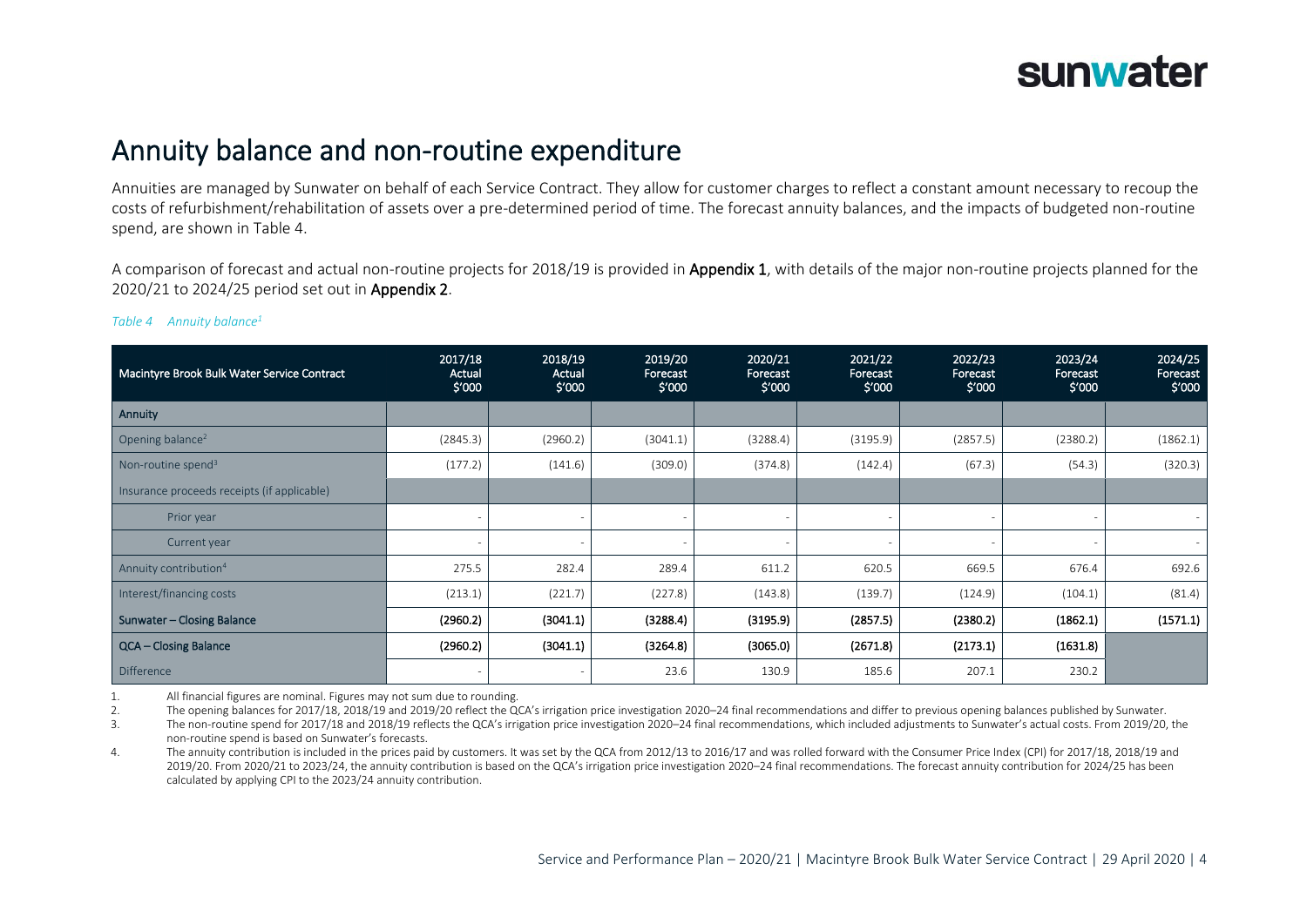

#### Appendix 1: Comparison of forecast and actual non-routine projects for 2018/19

The below table sets out the major non-routine projects planned for the Macintyre Brook Bulk Water Service Contract in 2018/19 and the actual projects undertaken.

| Project                                                                 | Forecast<br>\$'000 | Actual <sup>1</sup><br>\$′000 | <b>Commentary</b>                                                                                                                          |
|-------------------------------------------------------------------------|--------------------|-------------------------------|--------------------------------------------------------------------------------------------------------------------------------------------|
| Coolmunda Dam - Comprehensive risk assessment (18MAB01)                 | 46                 | 36                            | This project is continuing into 2019/20.                                                                                                   |
| Coolmunda Dam - Cable replacement options study (19MAB07)               | 21                 | 9                             | The options study was completed for less than the budgeted amount.                                                                         |
| Meter replacements (19MAB09)                                            | 23                 | 19                            |                                                                                                                                            |
| Coolmunda Dam - Relocate town water supply (TWS) bore pump<br>(19MAB03) | 9                  | 16                            | The project cost more than forecast due to higher than expected quotes to undertake the<br>work.                                           |
| Coolmunda Dam - Davit crane safety review (19MAB04)                     | 8                  | 20                            | The scope of this project was expanded to provide a more holistic solution.                                                                |
| Other works                                                             | 26                 | 18                            | Some works were no longer required or were deferred.                                                                                       |
| Non-scheduled works – Change over to gatic type covers                  |                    | 18                            | These works were a workplace health and safety initiative.                                                                                 |
| Non-scheduled works - Other                                             |                    | 14                            | The following additional works were undertaken:<br>replacement of the bulkhead gate at Whetstone Weir<br>rip rap repairs to Coolmunda Dam. |
| 2018/19 Total <sup>2</sup>                                              | 133                | 150                           |                                                                                                                                            |

1. Actual costs incurred by Sunwater. This figure differs to the 2018/19 non-routine spend in [Table 4,](#page-3-0) which has been adjusted to reflect the QCA's irrigation price investigation 2020–24 final recommendations. The QCA has used the adjusted figure i[n Table 4](#page-3-0) to calculate its final recommended irrigation prices for 2020–24.

2. All financial figures are nominal. Figures may not sum due to rounding.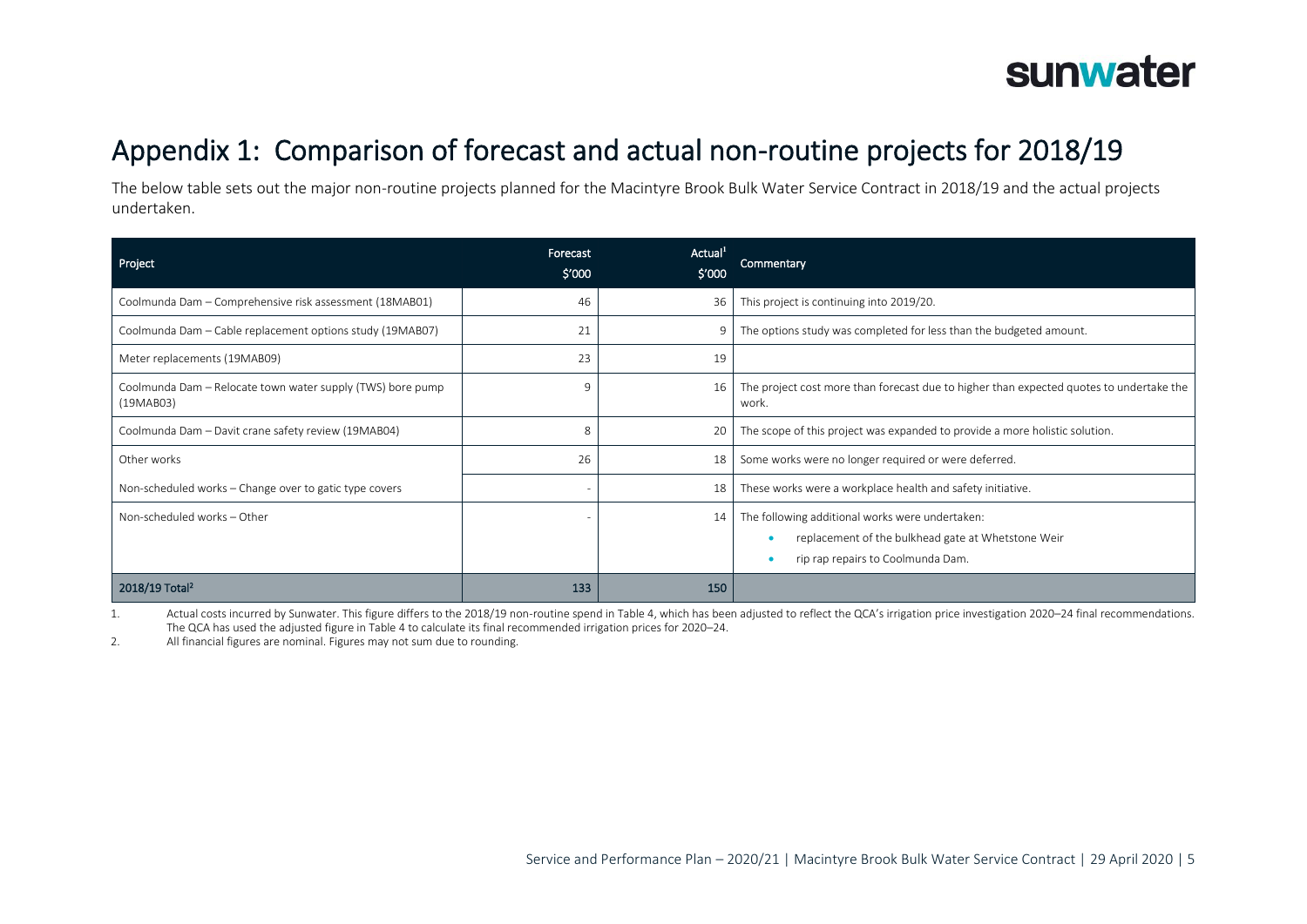

#### Appendix 2: Non-routine projects for 2020/21 to 2024/25

The below table sets out Sunwater's currently planned non-routine projects for the 2020/21 to 2024/25 period for this scheme. While the 2020/21 program is well defined, estimates become more uncertain further into the planning timeline. Forecasts are likely to change in future Service and Performance Plans, reflecting changes in project delivery timing; asset condition and risk updates; outcomes from scheduled asset inspections; and customer feedback.

| Year    | Project title                                             | Project scope                                                                                                                                                                                                                                                                                                         | <b>Budget</b><br>(\$'000 nominal) |
|---------|-----------------------------------------------------------|-----------------------------------------------------------------------------------------------------------------------------------------------------------------------------------------------------------------------------------------------------------------------------------------------------------------------|-----------------------------------|
| 2020/21 | Coolmunda Dam - Guard valve refurbishment                 | No. 1 guard valve was identified during the 2015 inspection as needing new seals and patch painting<br>to extend its life. This will be done in conjunction with the comprehensive inspection to minimise<br>shutdowns.                                                                                               | 29                                |
|         | Coolmunda Dam - Install electric actuators on cone valves | The original manually operated actuation is ageing and becoming harder for the staff to open and<br>close, posing a workplace health and safety risk through back strain. The actuators will be replaced<br>with electric actuators to overcome this.                                                                 | 56                                |
|         | Coolmunda Dam - Crane refurbishment                       | This is an allowance to repair defects identified during the 2018 crane audit.                                                                                                                                                                                                                                        | 21                                |
|         | Meter replacements                                        | This is an allowance to replace customer meters if they fail during the year. If none are replaced, the<br>funds will remain in the annuity.                                                                                                                                                                          | 36                                |
|         | Coolmunda Dam - Comprehensive inspection                  | The Queensland Dam Safety Management Guidelines require Sunwater to undertake a<br>comprehensive dam safety inspection every five years. The inspection identifies any defects and<br>allows Sunwater to assess their risks and prioritise their scheduled work in accordance with the asset<br>planning methodology. | 136                               |
|         | Other works                                               | There are five other non-routine projects planned for 2020/21.                                                                                                                                                                                                                                                        | 95                                |
|         | 2020/21 Total                                             |                                                                                                                                                                                                                                                                                                                       | 373                               |
| 2021/22 | Coolmunda Dam - Upstream rip rap refurbishment            | During the 2019 annual inspection, some areas of rip rap on the upstream face, above the full supply<br>level, were identified as being deficient in rock volume. Additional rock will be brought to site and<br>placed where needed to ensure the embankment is not scoured during flood events.                     | 41                                |
|         | Coolmunda Dam - Bulkhead gate refurbishment               | The bulkhead gates are starting to corrode. It is estimated by 2022 that they will need a full repaint<br>as patch-painting is no longer considered a viable maintenance option.                                                                                                                                      | 64                                |
|         | Meter replacements                                        | This is an allowance to replace customer meters if they fail during the year. If none are replaced, the<br>funds will remain in the annuity.                                                                                                                                                                          | 37                                |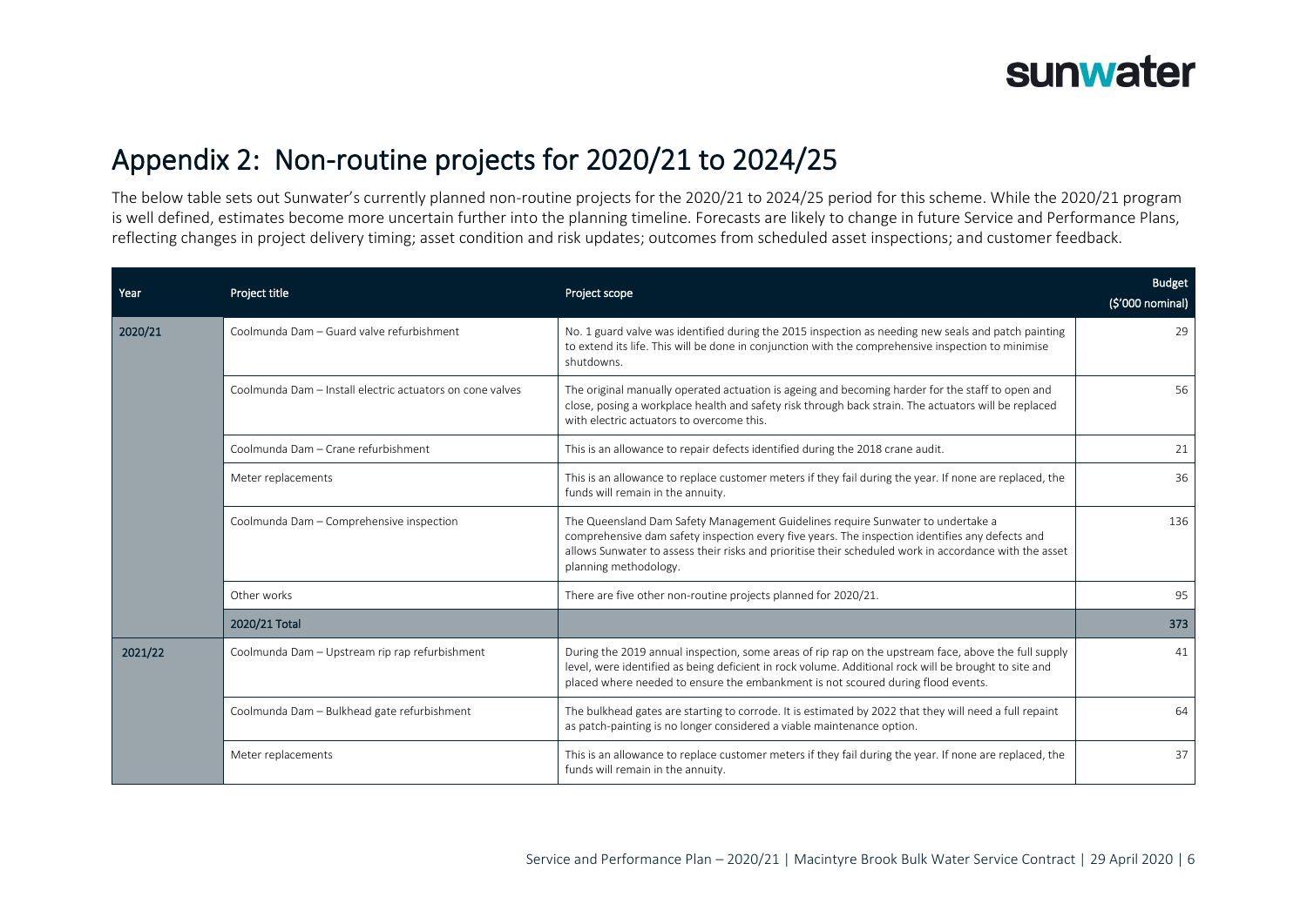| Year    | Project title                                       | Project scope                                                                                                                                                                                                                                                                                          | <b>Budget</b><br>(\$'000 nominal) |
|---------|-----------------------------------------------------|--------------------------------------------------------------------------------------------------------------------------------------------------------------------------------------------------------------------------------------------------------------------------------------------------------|-----------------------------------|
|         | Other works                                         | There are no other non-routine projects planned for 2021/22.                                                                                                                                                                                                                                           |                                   |
|         | 2021/22 Total                                       |                                                                                                                                                                                                                                                                                                        | 142                               |
| 2022/23 | Meter replacements                                  | This is an allowance to replace customer meters if they fail during the year. If none are replaced, the<br>funds will remain in the annuity.                                                                                                                                                           | 38                                |
|         | Coolmunda Dam - Float well assessments              | Sunwater conducts condition assessments of the float wells at Coolmunda Dam to ensure that the<br>floats remain attached and are in the guide slots, the discharge pipework is not full of sediment and<br>there are no other defects that prevent the gates from opening as they are intended.        | 16                                |
|         | Weir comprehensive inspections - Two sites          | These projects are to conduct a comprehensive inspection of the weirs to inform Sunwater of any<br>future refurbishment work and keep the asset condition and risk data up to date, which will allow us<br>to prepare an optimised maintenance plan for the weirs.                                     | 12                                |
|         | Other works                                         | There are no other non-routine projects planned for 2022/23.                                                                                                                                                                                                                                           |                                   |
|         | 2022/23 Total                                       |                                                                                                                                                                                                                                                                                                        | 66                                |
| 2023/24 | Coolmunda Dam - Outlet building pump refurbishment  | The emergency pump and motor need minor refurbishment to ensure they work and open the gates<br>as needed.                                                                                                                                                                                             | 15                                |
|         | Meter replacements                                  | This is an allowance to replace customer meters if they fail during the year. If none are replaced, the<br>funds will remain in the annuity.                                                                                                                                                           | 39                                |
|         | Other works                                         | There are no other non-routine projects planned for 2023/24.                                                                                                                                                                                                                                           |                                   |
|         | 2023/24 Total                                       |                                                                                                                                                                                                                                                                                                        | 54                                |
| 2024/25 | Coolmunda Dam - Gates 3, 5 and 6 downstream repaint | Monitoring the thickness and condition of the paint coatings on gates 3 and 5 has determined that a<br>full repaint will be needed in about 2024/25. The coating system will be applicable to water quality<br>and other environmental conditions to extend the life of the gates as much as possible. | 228                               |
|         | Meter replacements                                  | This is an allowance to replace customer meters if they fail during the year. If none are replaced, the<br>funds will remain in the annuity.                                                                                                                                                           | 40                                |
|         | Coolmunda Dam - Floating weed boom replacement      | The floating weed booms are showing signs of ultraviolet damage and have been scheduled for<br>replacement in 2024/25. Ongoing monitoring will determine if this project can be safely deferred<br>beyond this year.                                                                                   | 46                                |
|         | Other works                                         | There is one other non-routine project planned for 2024/25.                                                                                                                                                                                                                                            | 6                                 |
|         | 2024/25 Total                                       |                                                                                                                                                                                                                                                                                                        | 320                               |